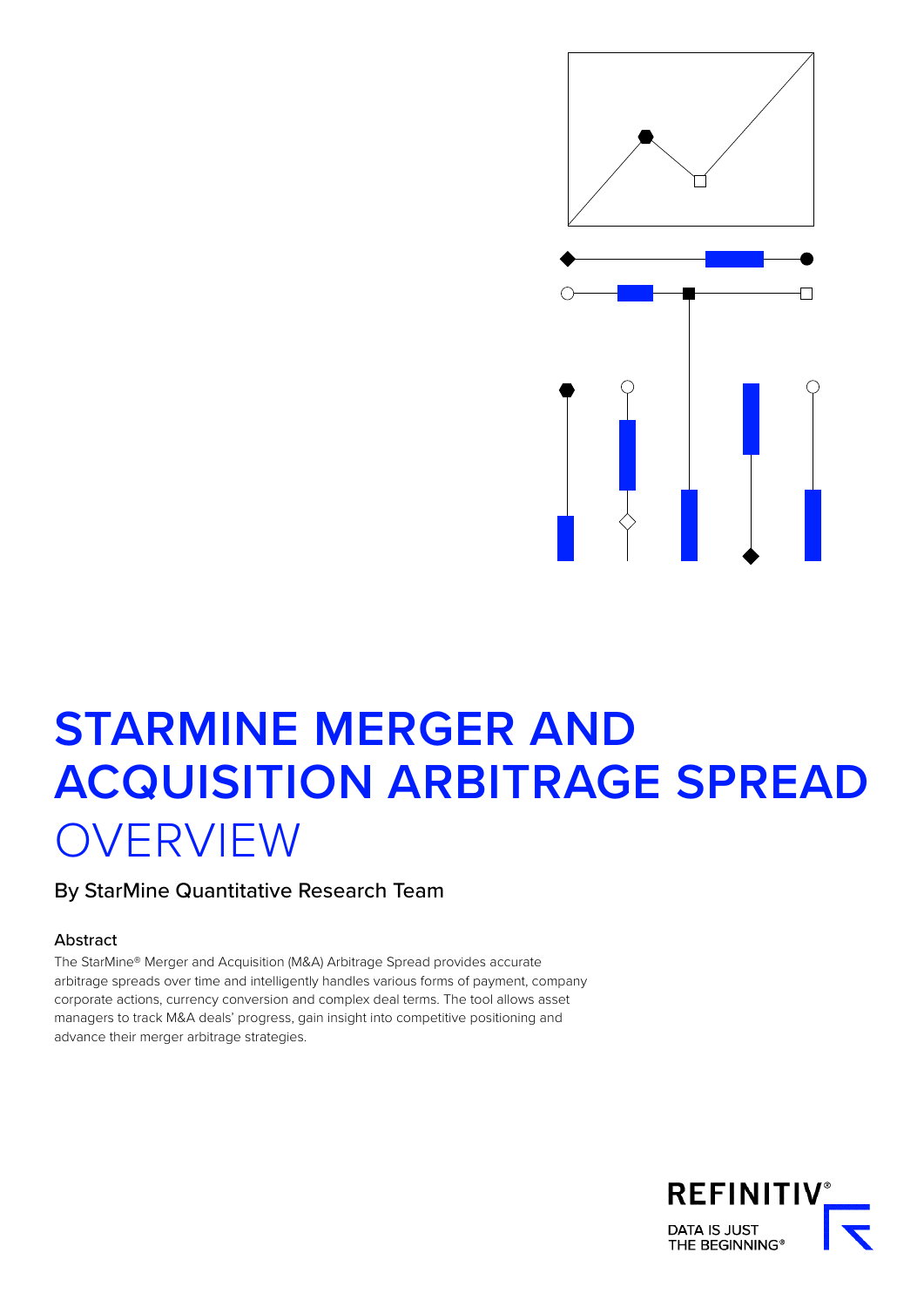## **Contents**

#### **1. Introduction**

Merger arbitrage is an investment strategy that invests in securities involved in mergers and acquisitions (M&A). Once an M&A deal is announced, the arbitrageur assembles information on the deal and evaluates the risk of the transaction. Due to the uncertainty of the deal outcome, the stock of the company being acquired is generally traded at a discount to the per share offer value. Depending on the form of payment in an M&A transaction, the arbitrageur usually purchases the shares of the company being acquired and sells short the shares of the acquiring company. If the deal is successfully completed, the arbitrageur will make a profit by receiving the spread between their purchased price of the target company and the price at which the firm is merged. If the merger fails, the arbitrageur will usually incur a loss. Researchers such as Karolyi and Shannon (1999), Baker and Savasoglu (2002) and Jindra and Walking (2004) report significant excess returns related to the merger arbitrage strategy.

It is trivial to calculate the arbitrage spread for a simple cash-only domestic M&A deal. However, calculating arbitrage spreads for other types of M&A transactions is not always easy. For example, a mixed stock and cash merger, a cross-border merger that involves exchange rate considerations or a transaction with multiple share classes requires additional steps of computation.

The StarMine M&A Arbitrage Spread is designed to adjust for various transaction types and provides accurate arbitrage

spreads over time. The tool is developed based on Refinitiv's Merger & Acquisition data, which provides the global asset management and alternative investment management industries with comprehensive coverage of M&A activity worldwide.

The StarMine M&A Arbitrage Spread computes the end of day difference between the market price of the company being acquired and total offer price, whether the deal is with cash or stock-for-stock arrangements, or a combination of cash and securities. It takes corporate actions from both the target and the acquiring company into consideration and generates arbitrage spreads from 30 days prior to the merger announcement up to the completion or withdrawn date. The tool also handles complicated deal terms, such as collar agreements, which are added to protect either the acquiring or the target company. It allows asset managers to monitor a deal's risk over time, gain insight into competitive positioning and advance their arbitrage strategies.

The arbitrage spread tool covers transactions that are acquisitions of majority interest or remaining interest, or mergers, and that involve a public target company. It measures arbitrage spreads for M&A deals announced from 1994 and handles nearly 1,000 deals globally each year in the last three years. The tool provides arbitrage spreads in U.S. Dollar and percentage terms.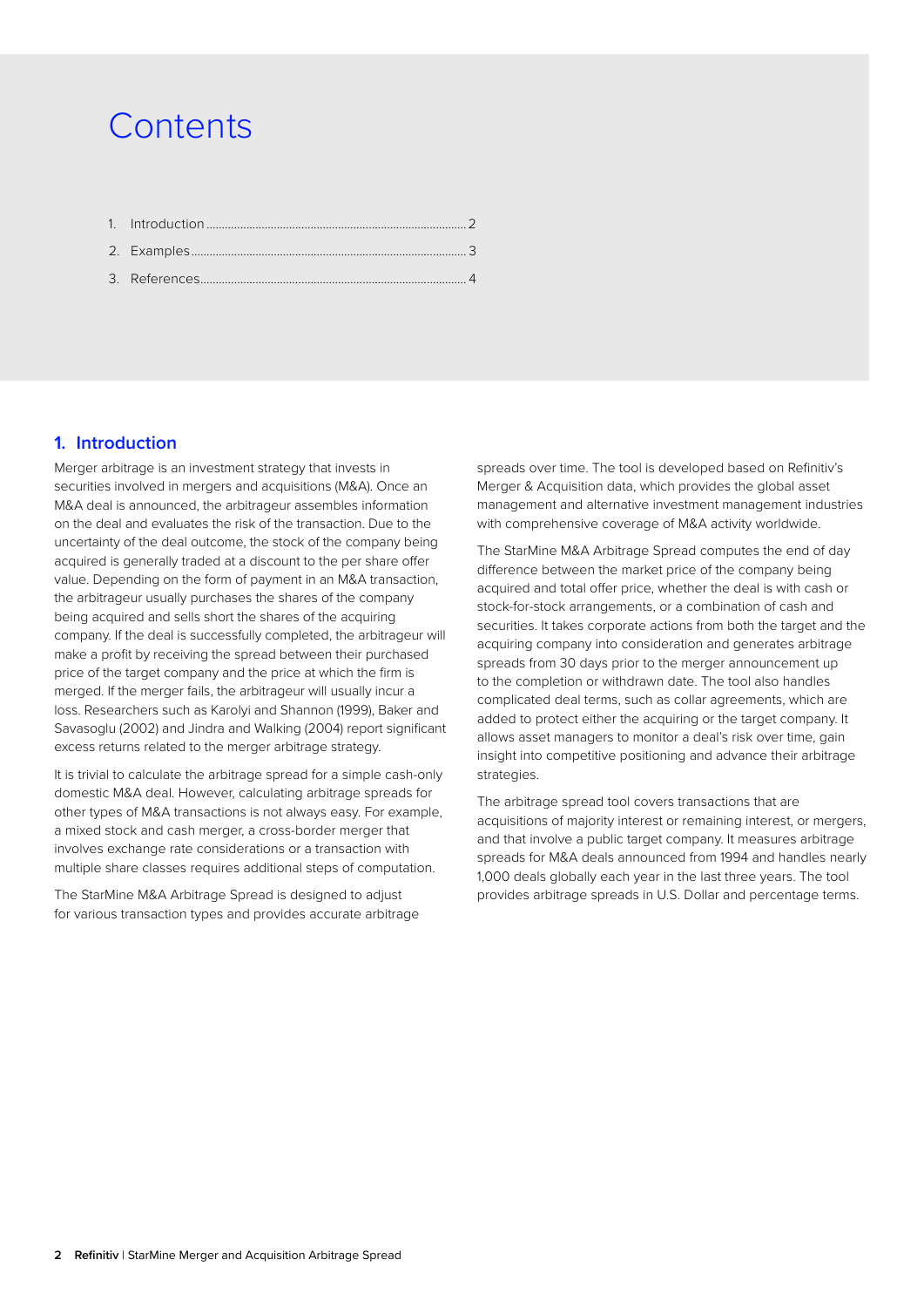#### <span id="page-2-0"></span>**2. Examples**

Below are two examples of how the StarMine M&A Arbitrage Spread provides arbitrage spreads.

#### Scenario 1: complex deal offers and currency conversion

On February 24, 2017, MacDonald, Dettwiler and Associates Ltd. (MDA) announced their intention to acquire DigitalGlobe for US\$17.50 per share in cash and 0.3132 shares of MDA in exchange for every common share of DigitalGlobe.

The StarMine M&A Arbitrage Spread converts MDA's closing share prices on the Toronto Stock Exchange (TSX) from Canadian

Dollar to U.S. Dollar, combines the value of the stock and cash offers and generates arbitrage gross spreads in U.S. Dollar. While the deal was pending, MDA announced to pay a cash dividend of CAD\$0.37 with an ex-dividend date of March 13, 2017. Thus, the arbitrage spread tool estimates the planned dividends that the arbitrageur's short position is going to cost and then subtracts these dividends in the calculation of final arbitrage spreads in U.S. Dollar and percentage.

Table 1 below displays the arbitrage spreads that the M&A Arbitrage Spread computes for three example dates when the deal is pending.

| As of Date        | DigitalGlobe Close Price<br>(USD) | <b>Offer Value</b><br>(USD) | <b>Gross Spread</b><br>(USD) | <b>Arbitrage Spread</b><br>(USD) | <b>Arbitrage Spread</b><br>Percent (%) |
|-------------------|-----------------------------------|-----------------------------|------------------------------|----------------------------------|----------------------------------------|
| February 27, 2017 | 31.50                             | 32.97                       | 1.47                         | 1.38                             | 4.38                                   |
| February 28, 2017 | 31.65                             | 32.97                       | 1.32                         | 1.23                             | 3.90                                   |
| March 1, 2017     | 31.90                             | 33.30                       | 1.40                         | 1.32                             | 4.13                                   |

Table 1. DigitalGlobe's trading price, MDA's offer value, and M&A arbitrage spreads on February 27, February 28 and March 1, 2017. The Gross Spreads represent the spreads between the offer values and the target's close prices. The Arbitrage Spreads subtract MDA's planned dividends from the Gross Spreads.

#### Scenario 2: deal evolution

In a long journey to acquire its rival, Monsanto, Bayer AG repeatedly sweetened its initial all-cash offer of US\$122 per share in 2016. In July 2016, Bayer lifted its takeover bid by \$3 a share to \$125 a share. The third revised offer of \$127.5 per share was made on September 6, 2016. Finally, Monsanto accepted the updated offer of \$128 a share on September 14.

The StarMine M&A Arbitrage Spread tracks the evolution of this transaction and provides the arbitrage spreads from 30 days prior to the deal announcement up to the completion date. Figure 1 below illustrates the trend of arbitrage spread related to this acquisition.



M&A Arbitrage Spreads for Bayer AG acquiring Monsanto

Figure 1. Monsanto's trading activity, Bayer AG's offer value and arbitrage spreads calculated by the StarMine M&A Arbitrage Spread between June 2016 and June 2018